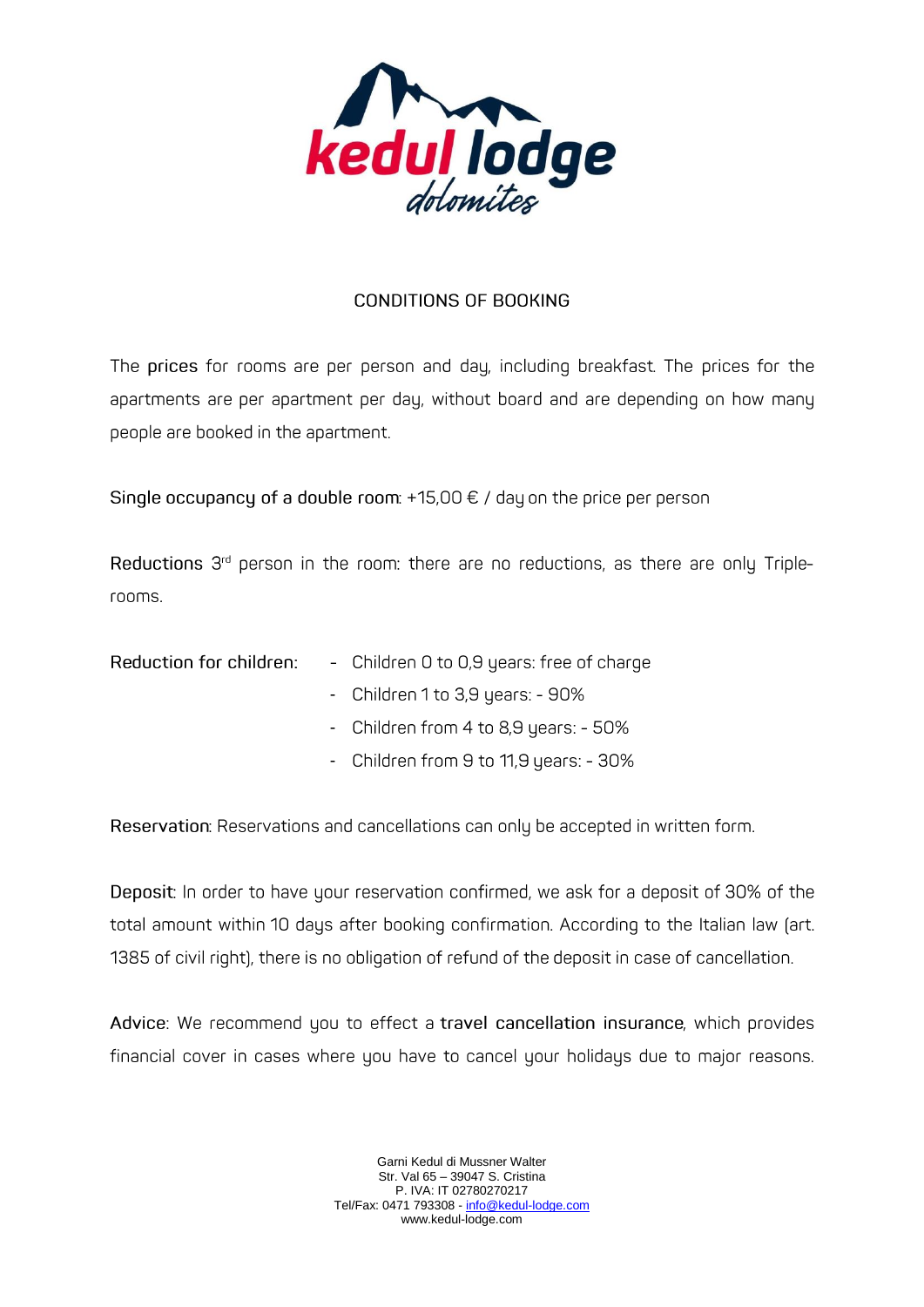Also a positive Covid19 test or an obligation of quarantine as contact person are no valid reason for free cancellation.

Dogs and pets: We do not accept any kind of pet.

Arrival and departure times: On the day of your arrival, your holiday accommodation will be available after 2 p.m. Please inform us, if your arrival is delayed after 7 p.m. On the day of departure, check out time is no later than 10 a.m.

Cancellation: In case of a cancellation, the following cancellation fees apply (see Art. 7 GTC):

- The deposit of 30% will not be refunded, independently from the period and reason of the annulation and if the room has been rented to another guest.
- -Starting from 30 days before the arrival date, there will be a full charge of 100% of the total amount of the booking, less the charges according to Art. 7 GTC.

We recommend a travel cancellation insurance. As a member of the hotel union HGV, we do offer this kind of insurance through the ERV Insurance.

All information on HGV Cancellation Insurance (information fluer on the insurance product, service description incl. conditions, what to do in the event of a claim), on the right to withdrawal, on the complaint options and on the data processing by Europäische Reiseversicherung AG can be found here:

# Insurance product information document

Get your insurance now: ERV insurance

By paying the premium you confirm that you have read and agreed to this information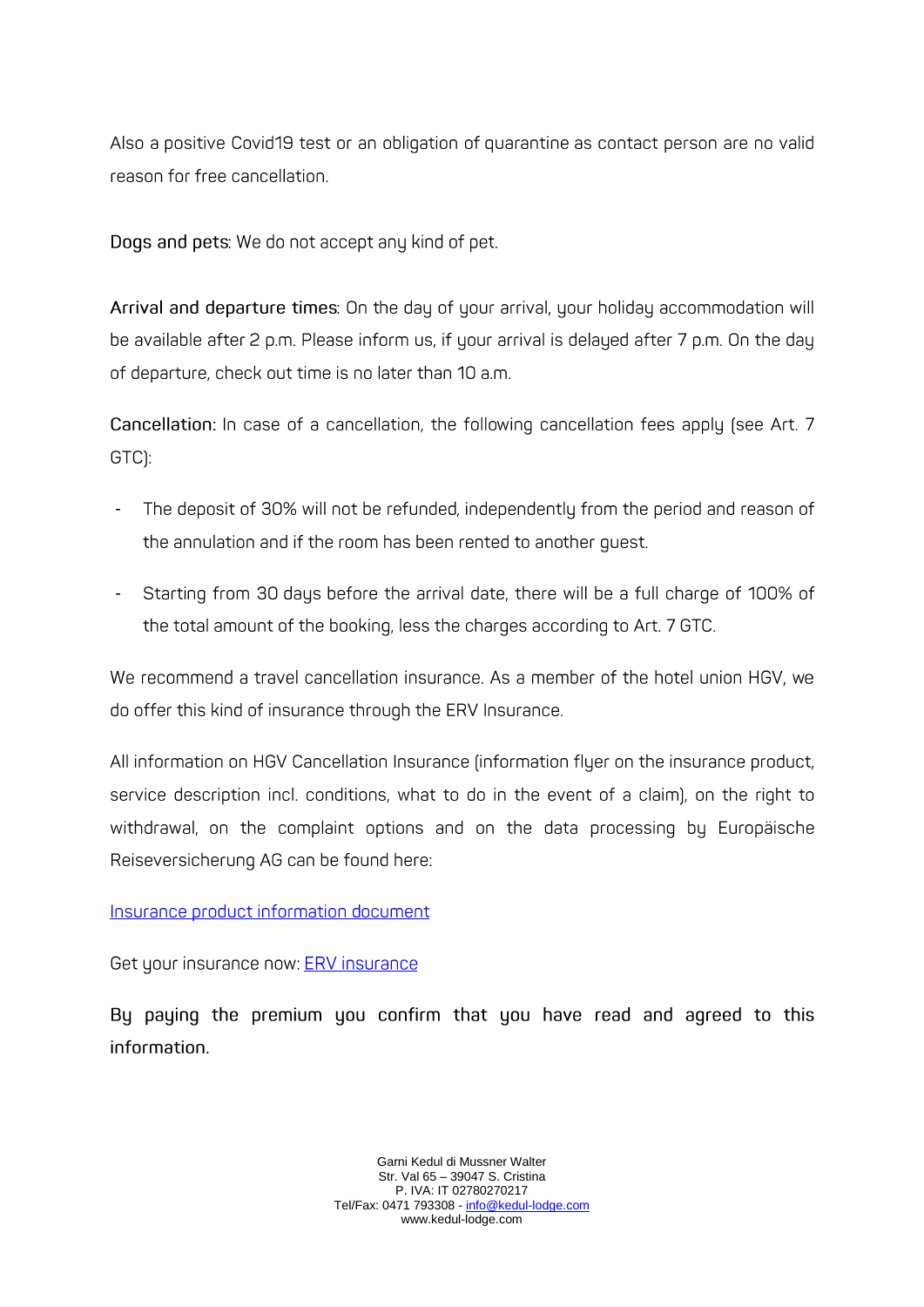We also refer to the "General Terms and Conditions" of the accommodation facilities associated with the Tourism Offices of Val Gardena" in their respective valid version which regulate the present accommodation contract.

> Garni Kedul di Mussner Walter Str. Val 65 – 39047 S. Cristina P. IVA: IT 02780270217 Tel/Fax: 0471 793308 - [info@kedul-lodge.com](mailto:info@kedul-lodge.com) www.kedul-lodge.com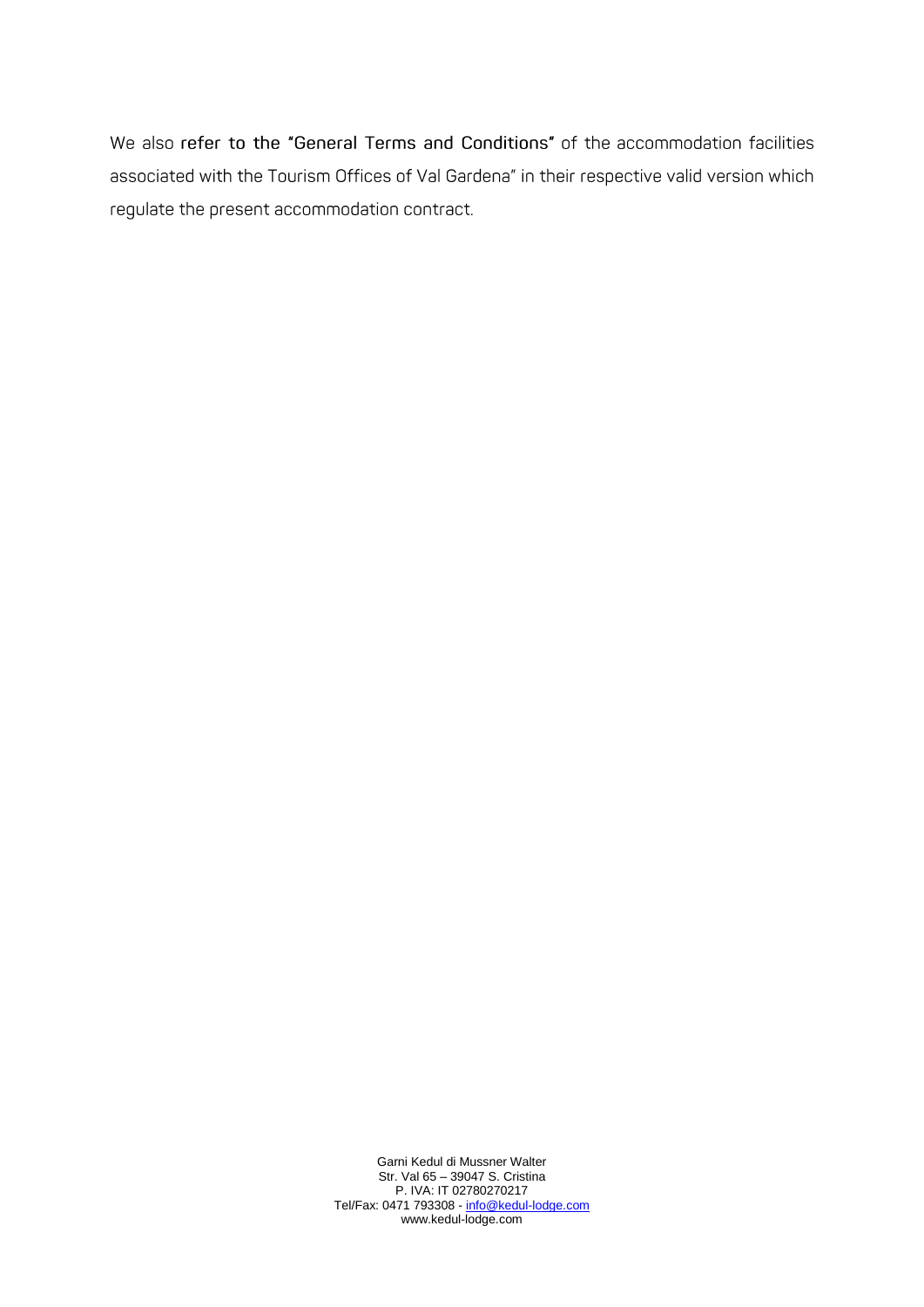# **General Terms and Conditions**

# **of the accommodation facilities associated with the Tourism Offices of Val Gardena**

The present General Terms and Conditions, hereinafter also referred to as "GTC", regulate the respective rights and obligations of the parties involved in the Accommodation Agreement being the accommodation facility and the client and/or the contracting party. These GTC do not preclude special agreements between the accommodation facility and the client and/or the contracting party which in case of doubt have primacy in application. These special agreements shall be concluded in any case in written form.

The client and/or the contracting party shall be required to carefully read the GTC and to take special notice of each clause.

# **Art. 1**

### **(Definitions)**

1.1. "Accommodation provider" or "accommodation facility" means an individual and/or entity, an association or corporation who accommodates clients upon payment.

1.2. "Contracting party" means an individual and/or entity, an association or corporation who stipulates an Accommodation Agreement as client and/or as contractor, agent, intermediary or in any other form for a client.

1.3. "Client" means an individual who uses the accommodation. If the client is not the contracting party at the same time (for example a fellow traveller etc.), the present GTC shall be applied by analogy.

1.4. "Accommodation Agreement" means the contract stipulated between the accommodation provider and the client and/or the contracting party whose content shall be regulated by the present GTC.

### **Art. 2**

# **(Order/Reservation)**

2.1. By placing an order/reservation the contracting party agrees to the present GTC not only for himself/herself but also for any additional clients should an accommodating contract be entered into. Moreover, the contracting party declares to be authorized to accept these GTC in the name of those clients on whose behalf the Accommodation Agreement is stipulated.

2.2. The offer elaborated by the accommodation facility shall be valid for 1 (one) day. After the end of this term the offer shall no longer be valid and thus the offer of availability and price cannot be hold open.

2.3. The accommodation provider shall be committed to confirm the reservation in written form by sending a confirmation of reservation (indicating the period of stay, the services booked and the total price) by email, telefax or mail to the address indicated by the contracting party.

2.4. The contracting party shall be required to carefully check the confirmation of reservation and to contact the accommodation provider immediately in case of a reputed incorrectness or incompleteness therein.

# **Art. 3 (Execution of the contract)**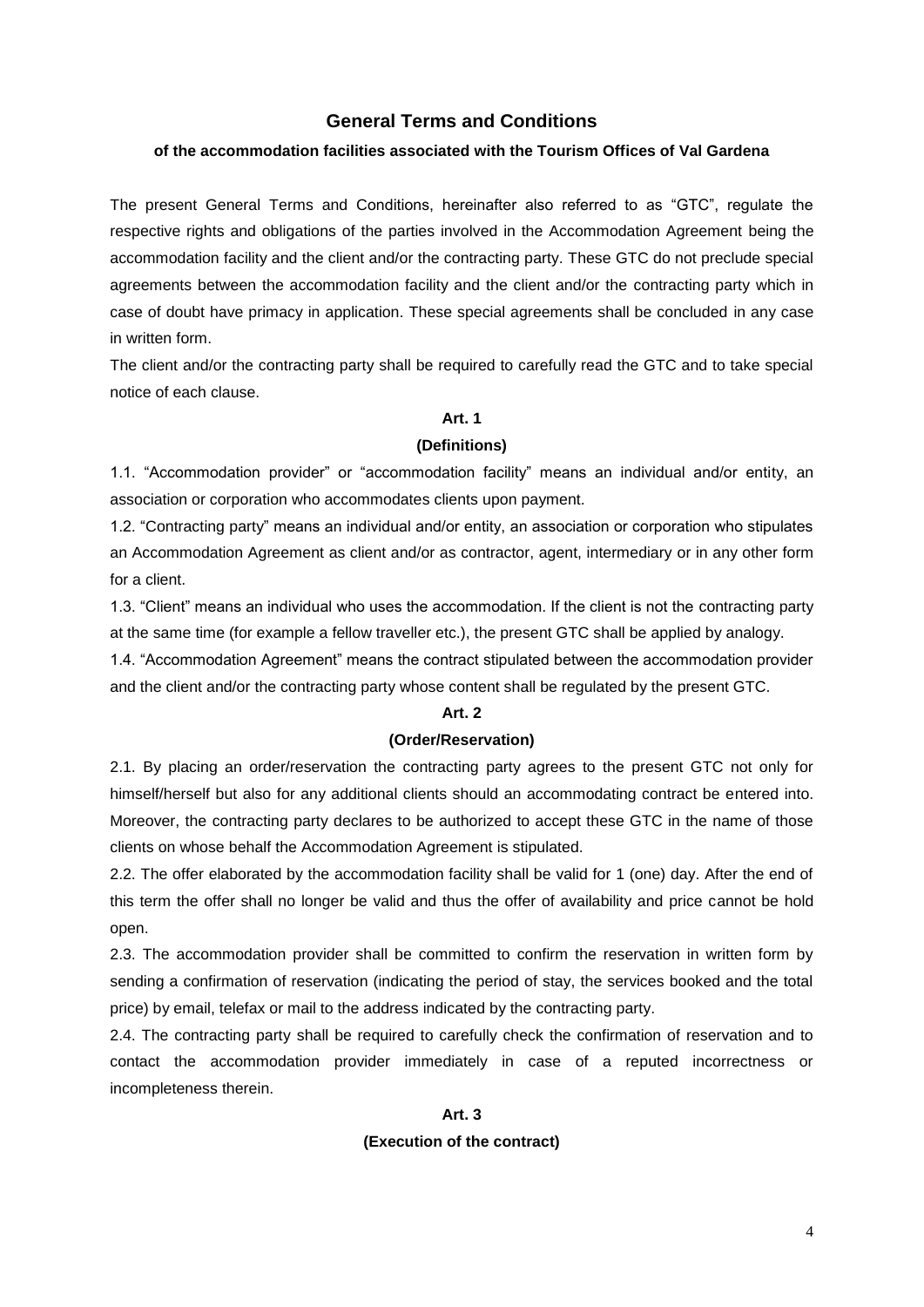3.1. The Accommodation Agreement shall be entered into with the acceptance of the reservation made by the contracting party on the part of the accommodation provider, i. e. with the transmission of the confirmation of reservation in accordance with clause 2.3.

3.2. The accommodation provider shall be entitled to enter into the Accommodation Agreement under the condition that the contracting party pays a deposit in order to confirm the reservation in accordance with Art. 1385 of the Italian Civil Code. In such event, the accommodation provider shall be obliged to inform the contracting party of the required deposit before accepting the written or oral order of the contracting party. If the contracting party agrees to the deposit (in writing or orally), the Accommodation Agreement shall be deemed entered into upon the receipt of the contracting party's declaration of consent on the deposit by the accommodation provider.

3.3. The deposit shall be deemed as instalment of the agreed remuneration.

3.4. If the payment of the deposit does not take place within 10 (ten) days, the accommodation facility shall reserve the right to rescind from the Accommodation Agreement by means of a unilateral declaration. Additionally the proprietor shall be held harmless by the contracting party and shall reserve the right to claim the payment of cancellation fees in accordance with Art. 7 of the present GTC.

### **Art. 4**

# **(Accommodation prices)**

4.1. The indicated accommodation prices shall be intended per person and day unless otherwise agreed upon.

4.2. The prices for optional additional services (wellness, sport activities, excursions, etc.), if available, shall be indicated by the accommodation provider in form of a separated price list.

4.3. In case of short-term stays, the accommodation provider shall be entitled to apply fixed or percentage surcharges which shall be communicated to the contracting party before the execution of the contract.

#### **Art. 5**

#### **(Start and end of accommodation)**

5.1. Unless no other time was agreed upon, the client shall be entitled to move into the rented accommodation from 3 p.m. on the agreed date ("date of arrival").

5.2. The rented accommodation shall be vacated by the client no later than 10 a.m. on the date of departure. Unless otherwise agreed by the parties, the accommodation provider shall be entitled to charge an additional day of accommodation if the rooms are not vacated in due time.

#### **Art. 6**

#### **(Change of booking; extension of stay; premature departure)**

6.1. In the case that the contracting party intends to change the already confirmed reservation, the corresponding request shall be made in written form, where appropriate even by telefax or via email.

6.2. The accommodation provider shall reserve the right to accept or to refuse the change of booking according to the availability. Any change of booking shall be deemed as rescission from the Accommodation Agreement entered into previously and thus shall represent the execution of a new contract with all its related legal consequences.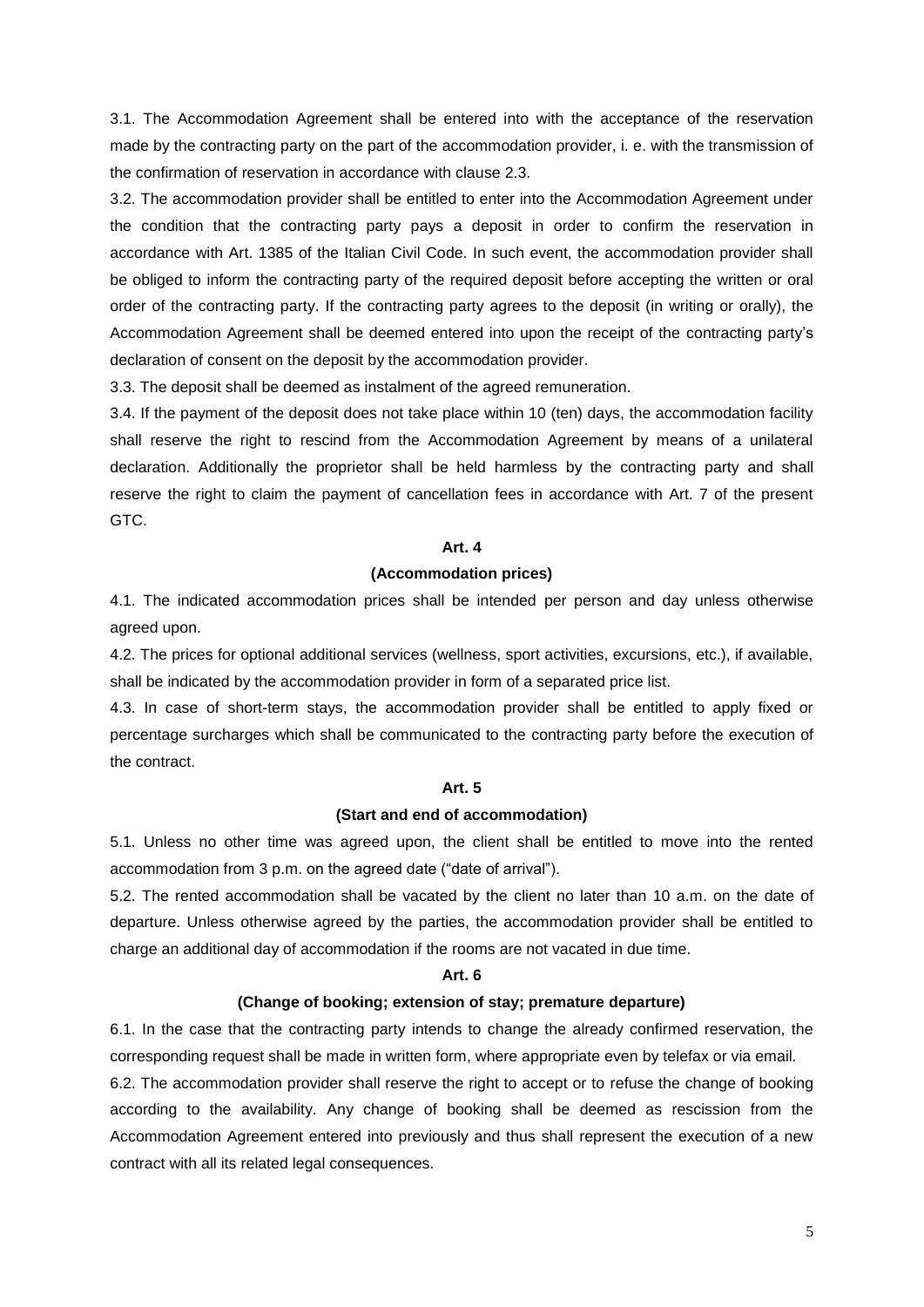6.3. In any case, the accommodation provider shall be entitled to apply the cancellation fees in accordance with the present GTC.

6.4. Should the accommodation provider intend to exercise his/her right in accordance with clause 6.3., he/she shall be obliged to communicate this intention to the contracting party prior to the conclusion of the change of booking.

6.5. The contracting party may not claim for a prolongation of their stay. If the contracting party informs the accommodation provider in time that they intend to prolong their stay, the accommodation provider may consent to a renewal of the Accommodation Agreement. However, the accommodation provider shall not be obliged to do so.

6.6. If the contracting party is prevented from leaving the accommodation facility on the date of departure since all ways of travel are blocked or unusable due to unforeseeable extraordinary events (e.g. extreme snowfall, floods, etc.), the Accommodation Agreement shall automatically be renewed for the duration of such prevention from departure. The remuneration to be paid for this period may only be reduced if the contracting party is unable to fully use the offered services of the accommodation facility due to the extraordinary atmospheric conditions. The accommodation provider shall be entitled to charge as a minimum the remuneration corresponding to the price usually charged in the low season.

6.7. If the client leaves prematurely, the accommodation provider shall be entitled to charge the remuneration for the whole contract period or the total agreed remuneration, respectively. This sum is owed without any deductions for any non-used services.

# **Art. 7**

### **(Rescission from the Accommodation Agreement– Cancellation fee)**

7.1. Up to 3 (three) months prior to the agreed date of arrival of the client, all contracting parties may rescind from the Accommodation Agreement without having to give a reason and without any contractual penalties or mutual claims.

7.2. Outside the period specified in clause 7.1., the contracting party may rescind form the Accommodation Agreement by means of a written declaration subject to the following cancellation fees:

- 40 % of the total agreed price by 1 (30 days) month prior to the date of arrival;
- 100 % of the total agreed price by 2 (14 days) weeks prior to the date of arrival;
- within the last 2 weeks prior to the date of arrival and in case of a no-show the total agreed price shall be paid – as contractual penalty –, less charges the accommodation provider saves due to the failure to use its scope of services or maintained by renting the booked accommodation to other clients. Such savings shall only be deemed to exist if the capacities of the accommodation facility are fully used upon the client's failure to use the booked accommodation and the accommodation can be rented to other clients due to the cancellation by the contracting party. The onus of proof to show that savings have been made rests with the contracting party.
- 7.3. Any already paid deposits shall be credited on the owed contractual penalty.

**Art. 8**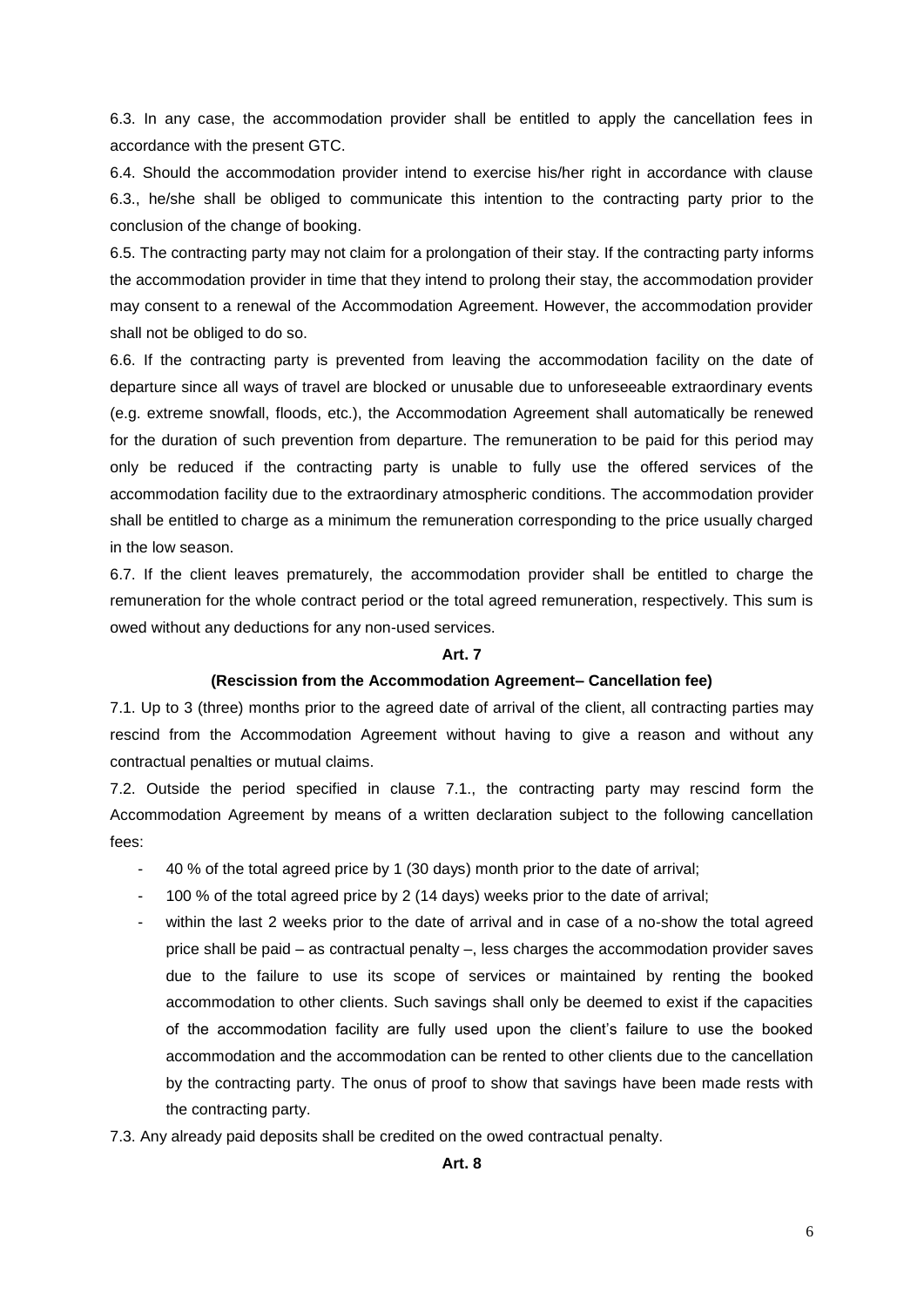#### **(Rights and obligations of the contracting party and of the client)**

8.1. By entering into an Accommodation Agreement, the contracting party/the client shall acquire the right to make normal use of the rented accommodation and the amenities of the accommodating facility that are usually accessible to the clients for use without any special conditions, and of the usual service. The client shall exercise his/her rights in accordance with any applicable internal client regulations (rules of the house).

8.2. The contracting party shall be obliged to pay the agreed remuneration plus any extra amounts which have arisen from the use of special services by the contracting party and/or the accompanying clients by the date of departure at the latest.

8.3. The accommodation provider shall not be obliged to accept non-cash means of payment or foreign currencies. If the contracting party does not intend to pay the remuneration in cash or in the national currency, they are obliged to check with the accommodation provider on the possible payment options. If the accommodation provider accepts non-cash means of payment or foreign currencies, the contracting party shall pay any associated costs.

#### **Art. 9**

# **(Rights and obligations of the accommodation provider)**

9.1. The accommodation provider shall be obliged to provide the agreed services to an extent that complies with their standards.

9.2. The accommodation provider may supply the contracting party or the client with an adequate alternative accommodation (of the same quality) provided that this is reasonable for the contracting party, particularly if the difference is insignificant and objectively justified.

9.3. An objective justification in accordance with clause 9.2. shall, for example, be deemed given if the contractual accommodation has become unusable, clients who have already been accommodated prolong their stay, the facility is overbooked, or if this becomes necessary due to other important operational activities.

9.4. In the event of the provision of an alternative accommodation pursuant clauses 9.2. and 9.3., any extra expenses arising from such an alternative accommodation shall be borne by the accommodation provider.

9.5. If services are requested in the room of the contracting party or during unusual times of the day (after 8 p.m. and before 6 a.m.), the accommodation provider shall be entitled to charge an extra remuneration. However, such extra remuneration shall be indicated on the price list exposed in the room. The accommodation provider may also refuse such services for operational reasons.

9.6. The accommodation provider shall be entitled to issue invoices or interim invoices for its services at any time.

9.7. Art. 2760 of the Italian Civil Code grants the accommodation provider a privilege with respect to the expenses incurred by providing any service and/or performance in kind for the accommodated persons. Therefore, if the contracting party refuses to pay or is in arrears with the agreed remuneration, the accommodation provider is entitled to make use of the legal right of retention with respect to the items brought along by the contractual party, provided that these items should still be on the premises of the accommodation provider or at localities belonging thereto.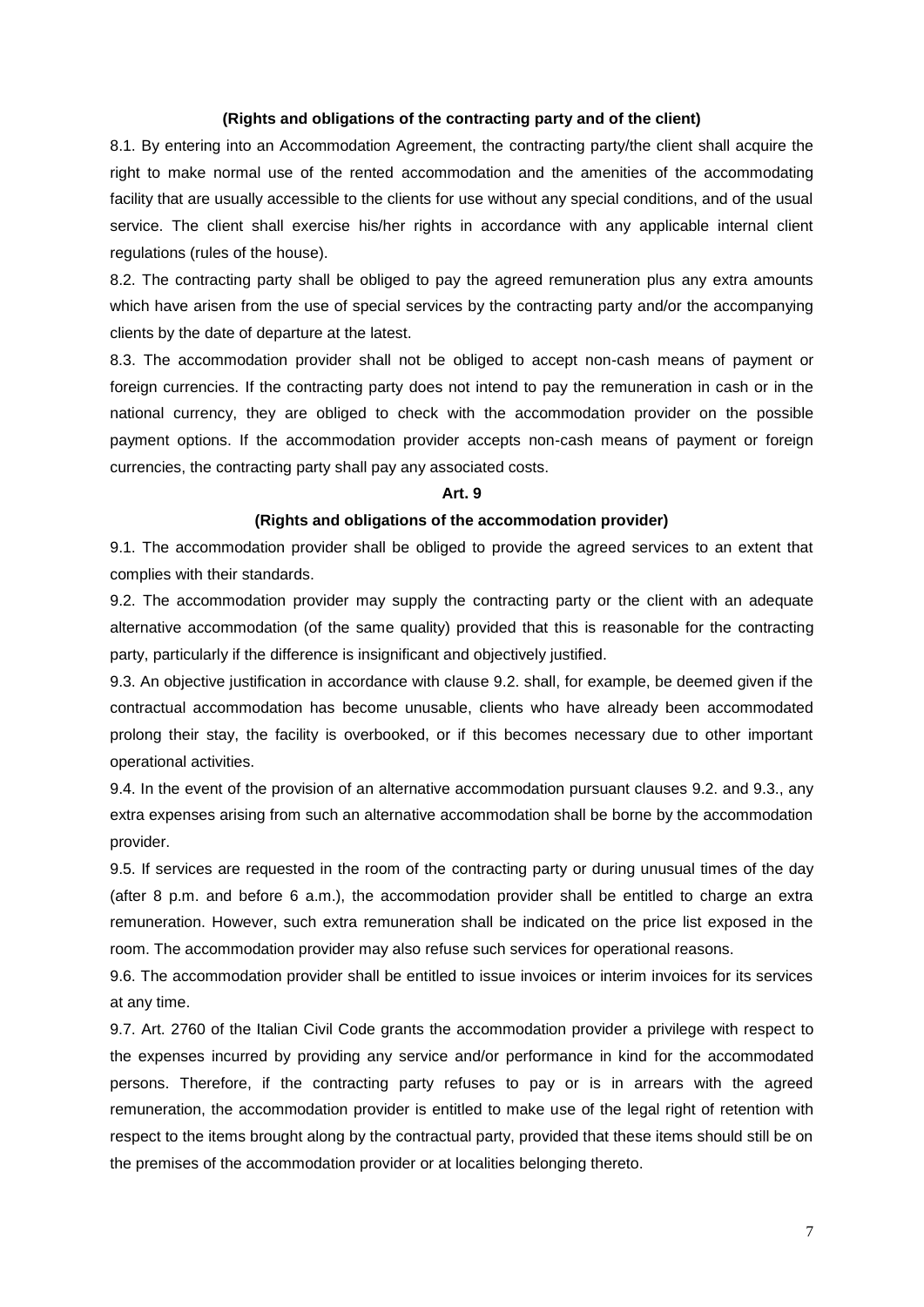### **Art. 10**

# **(Brought along and consigned items)**

10.1. In accordance with Art. 1783 of the Italian Civil Code the accommodation provider shall be liable for any damage, destruction or theft of the items brought along by the client into the accommodation facility. Items brought along by the client into the accommodation facility are:

- items which are to be found there during the stay of the client;
- items which have been deposited with the accommodation provider outside the accommodation facility during the stay of the client;
- items which have been deposited with the accommodation provider inside the accommodation facility as well as outside it within a reasonable period of time before or after the stay of the client.

10.2. The liability shall be limited to the value of the damaged, destructed or stolen items, up to the equivalent of a hundredfold of the accommodation price for one day.

10.3. The accommodation provider shall be liable beyond the limits stipulated in clause 10.2., if the damage, destruction or theft of the items brought along by the client into the accommodation facility is the provider's fault.

10.4. The liability of the accommodation provider is not limited:

- if the items were deposited with and were accepted by the accommodation provider;
- if the accommodation provider refused to deposit items which he/she was obliged to accept.

10.5. The accommodation provider shall be obliged to accept securities, cash money and valuables; he/she shall only be entitled to refuse them, if the items are dangerous or if they are excessively valuable or of bulky dimensions considering the importance and the conditions of the management of the accommodation facility. The accommodation provider shall be entitled to request, that the items are handed over for deposition to him/her in a closed and sealed container.

10.6. The accommodation provider may not be held liable if the damage, the destruction or the theft is caused by:

- the client, his/her accompanying persons, people at his/her service or people who visit him/her;
- due to force majeure;
- due to the nature of the item.

10.7. The accommodation provider shall be notified without delay in case of a damage, destruction or theft of an item brought to the accommodation facility.

#### **Art. 11**

#### **(Pets)**

11.1. Pets may only be brought to the accommodation facility with the prior consent of the accommodation provider and against an extra fee.

11.2. The client bringing along a pet shall be obliged to properly keep such pet during his/her stay.

11.3. The client shall be liable to ensure that the pet is healthy and complies with all veterinary requirements.

11.4. The client shall be liable towards the accommodation provider for any damage caused by the pets brought along. Such damage includes particularly also any compensation to be paid by the accommodation provider to third parties.